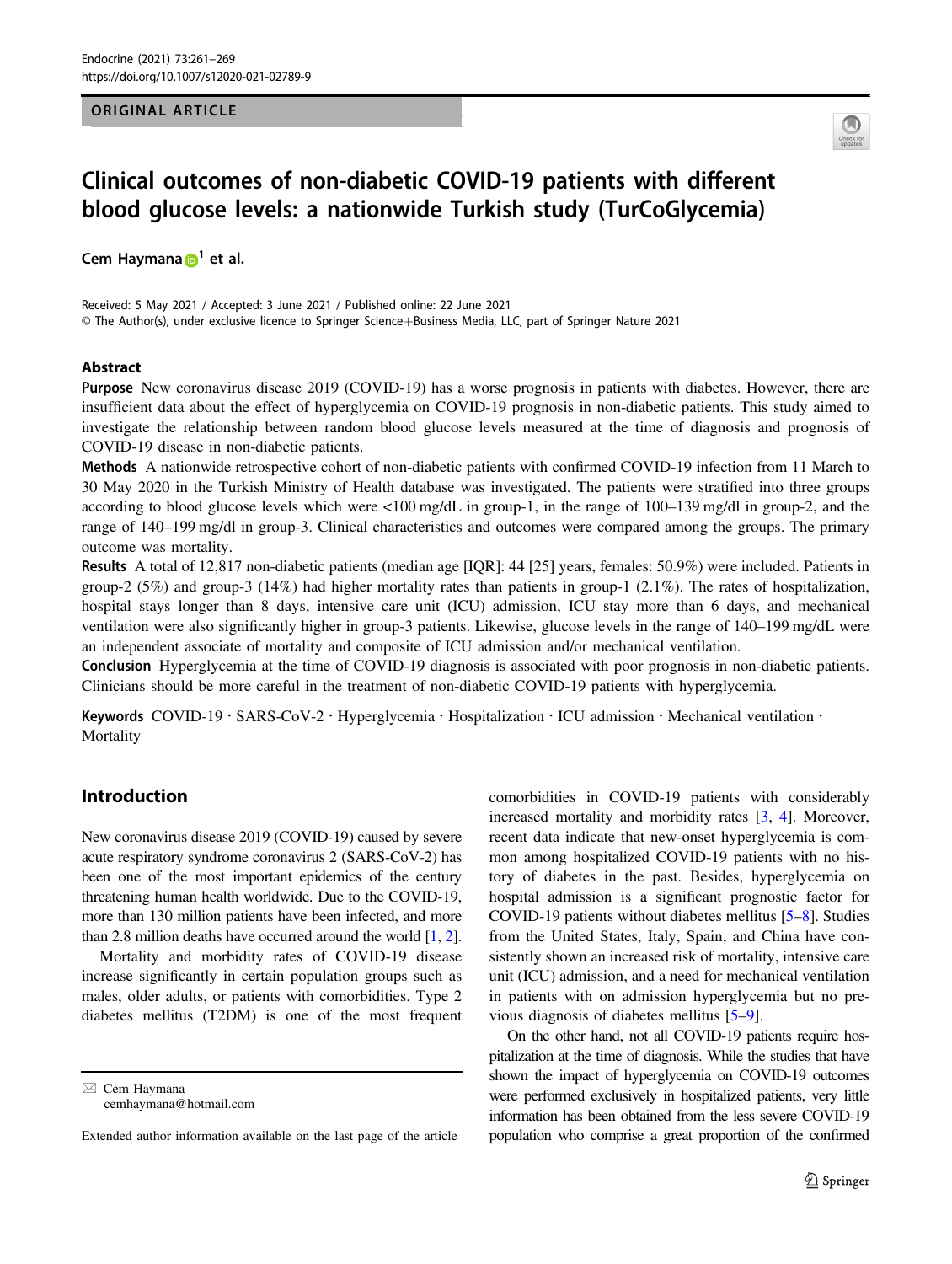#### Fig. 1 Study inclusion flow chart



cases. Moreover, criteria to exclude patients with diabetes and define hyperglycemia were not consistent across different studies mentioned above. In this study, we aimed to investigate the association of blood glucose levels by the time of COVID-19 diagnosis and clinical outcomes including hospitalization, mortality, and ICU admission and/or a need for mechanical ventilation in COVID-19 patients without diabetes mellitus.

# Materials and methods

## Study design and participants

This nationwide study was conducted using the COVID-19 registry of the Turkish Ministry of Health National Electronic Database. To promote data sharing with the scientific society, demographic, clinical, and outcome data of all symptomatic confirmed cases of COVID-19 infection were made available to the author group under the supervision of the Ministry of Health, and several publications have been made so far  $[10, 11]$  $[10, 11]$  $[10, 11]$ . The study population included 149,671 adult patients with confirmed COVID-19 (PCR positive) diagnosis from 11 March through 30 May 2020. Figure 1 illustrates the patient enrollment. Briefly, patients with type 1 diabetes mellitus  $(n = 370)$ , T2DM  $(n = 33,478)$ , or unclassified ( $n = 715$ , see "Definitions" below), with blood glucose level above 200 mg/dl  $(n = 187)$  and no glucose measurement  $(n = 102, 104)$  at the time of COVID-19 diagnosis were excluded from the analysis. The final study population comprised 12,817 confirmed COVID-19 patients without previously known diabetes. The patients were stratified into three groups according to glucose level which was <100 mg/dL in group-1, in the range of 100–139 mg/dl in group-2, and in the range of 140–199 mg/dl in group-3. The design and procedures in the study are in accordance with the Declaration of Helsinki and the study protocol was approved by the COVID-19 Investigation Review Board under the General Directorate of Health Services Bioethics Committee (IRB no: 95741342–020:186404/28.10.2020).

## Data collection

Sociodemographic characteristics (gender, age, body mass index (BMI), smoking, and education), comorbid diseases,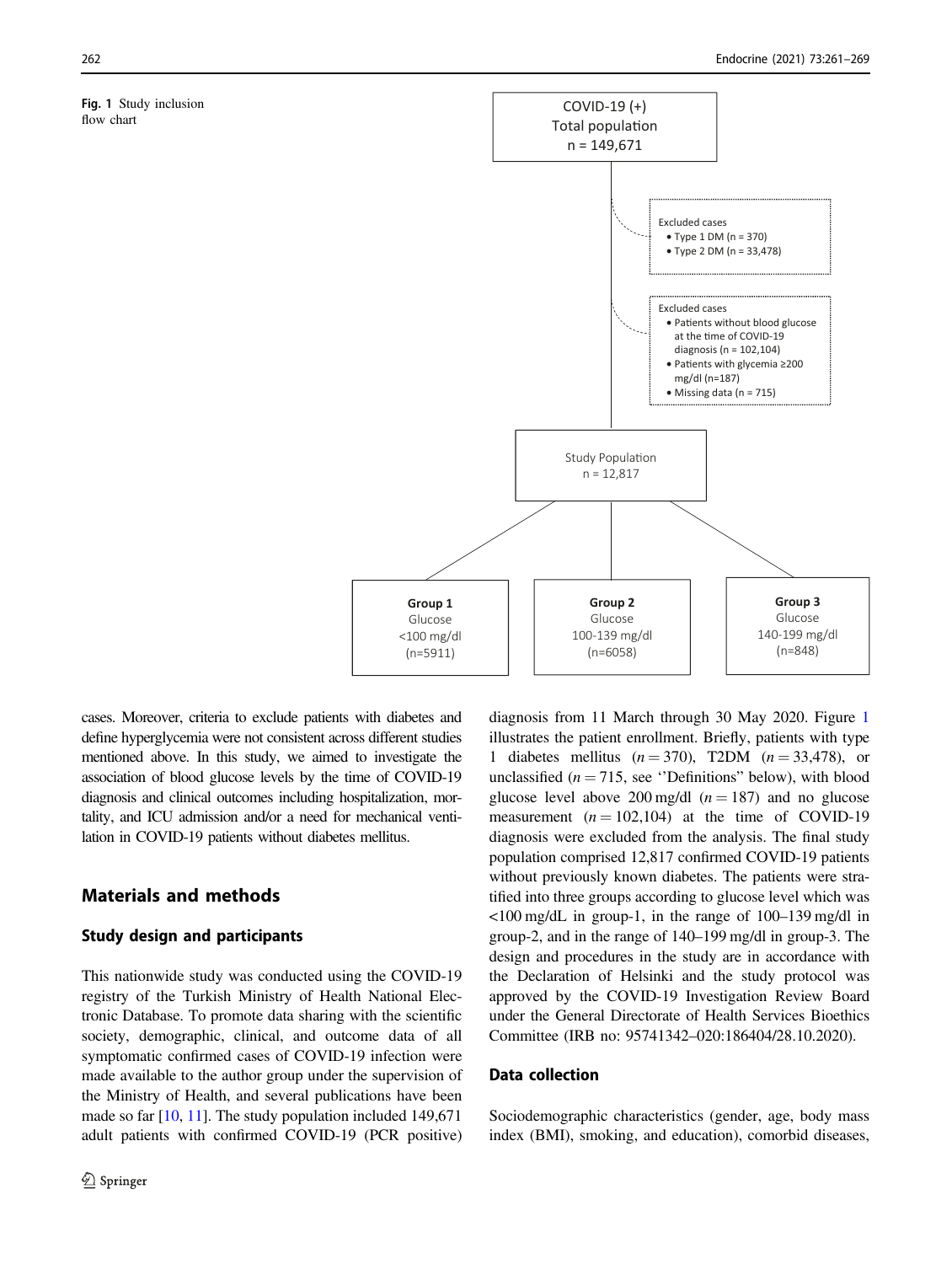and information on medications were recorded. Blood glucose, low-density lipoprotein cholesterol (LDL-cholesterol), high-density lipoprotein cholesterol (HDL-cholesterol), total cholesterol, and triglycerides, creatinine, alanine and aspartate aminotransferases (ALT and AST), C-reactive protein (CRP), lymphocyte count, procalcitonin, lactate dehydrogenase (LDH), ferritin, fibrinogen, and D-dimer were obtained from the national database. Blood glucose levels measured within 24 h of COVID-19 diagnosis were recorded regardless of fasting state. Chest computerized tomography (CT) results were available in the national database and recorded as positive (bilateral distribution of patchy shadows or ground-glass opacity) or negative for COVID-19.

## **Definitions**

Smoking was defined as currently smoking at the time of the COVID-19 diagnosis. Hypertension, dyslipidemia, chronic obstructive pulmonary disease (COPD), asthma, heart failure, cardiovascular disease (CVD) (combined coronary artery, peripheral artery, and cerebrovascular diseases) were identified using the International Classification of Diseases System-10 (ICD-10) codes. BMI was calculated as the ratio of weight to the square of heights  $(kg/m<sup>2</sup>)$ . Obesity was defined as  $BMI \ge 30$  kg/m<sup>2</sup>. Chronic kidney disease was defined as a decreased estimated glomerular filtration rate (eGFR:  $\leq 60 \text{ mL/min}/1.73 \text{ m}^2$ ) based on the CKD-EPI equation [[12\]](#page-7-0). Renin–angiotensin system (RAS) blocker use was defined as receiving any angiotensinconverting enzyme inhibitors or angiotensin receptor blockers with/without their combination forms. Patients who did not have an ICD-10 code for type 1 diabetes or T2DM in twelve months past or patients who had an HbA1c value below 6.5% along with the absence of any antihyperglycemic medication were defined as non-diabetic. Patients with missing data were excluded.

## Study outcomes

The primary outcome was mortality. The secondary outcomes were the rates of hospitalization and ICU admission and/or mechanical ventilation.

#### Statistical analyses

Numerical data were expressed as median (interquartile range-IQR) and categorical variables as counts  $(n)$  and percentage  $(\%)$ . Normality of distribution was assessed using the Kolmogorov–Smirnov test. Differences between groups were assessed using the Chi-square test for categorical variables and the student's  $t$ -test or the Mann–Whitney  $U$  test, as appropriate. Univariate analyses were performed to evaluate the potential

variables associated with mortality, hospitalization, and ICU admission, and/or mechanical ventilation and presented with an odds ratio (OR) and 95% confidence intervals (CI). Multivariable logistic regression analysis was used to study the independently associated risk factors of the three outcomes. Variables with significant univariate association with the outcomes and variables which could be potential predictors despite the lack of significant univariate association were included in a multivariate model. Hosmer–Lemeshow and the likelihood ratio tests were used to assess final model fitting. Statistical significance was defined as a two-sided p value of  $\leq 0.05$ . All data were analyzed using Statistical Package for the Social Sciences (SPSS) for Windows 25.0 (SPSS Inc. 111 Chicago, IL).

# Results

## Basic characteristics

The median age of the study population  $(n = 12,817)$  was 44 (25) years, and 50.9% was female. The demographic and clinical parameters of the three groups are displayed in Table [1.](#page-3-0) The percentage (number) of patients in group-1, 2, and 3 were 46.1% ( $n = 5911$ ), 47.3% ( $n = 6058$ ), and 6.6% ( $n = 848$ ), respectively. Median age, male sex, and mean BMI showed increases from group 1 to group 3. The current smoking rates in the groups were 21.2, 19.1, and 22.4%, respectively.

As shown in Table [1,](#page-3-0) most laboratory test results showed a significantly worse direction from group-1 to group-3. Notably, D-dimer, CRP, LDH, ferritin, and lymphopenia that were more commonly referred to COVID-19 severity, increased gradually across the groups. Only three laboratory variables, total cholesterol, LDL-cholesterol, and fibrinogen, were not different from normal glucose to high glucose group. Lung involvement on CT increased considerably from group-1 to group-3.

The prevalences of hypertension, dyslipidemia, obesity, asthma/COPD, heart failure, CVD, chronic kidney disease, and cancer were significantly different among the three groups, with more than double the increase in the frequencies of CVD, heart failure, chronic kidney disease, and medications in group 3 (Table [1\)](#page-3-0). Similarly, the use of RAS blockers, statins, and acetylsalicylic acid (ASA) was more common in group-3.

#### Outcome analysis

There were significant differences in the primary and secondary outcomes across the groups. Mortality rate was found to be 14% in group-3, which was significantly higher than the mortality rate of 5% and 2.1% in group-2 and group-1, respectively. Mortality was also significantly higher in group-2 compared to group-1. Similar differences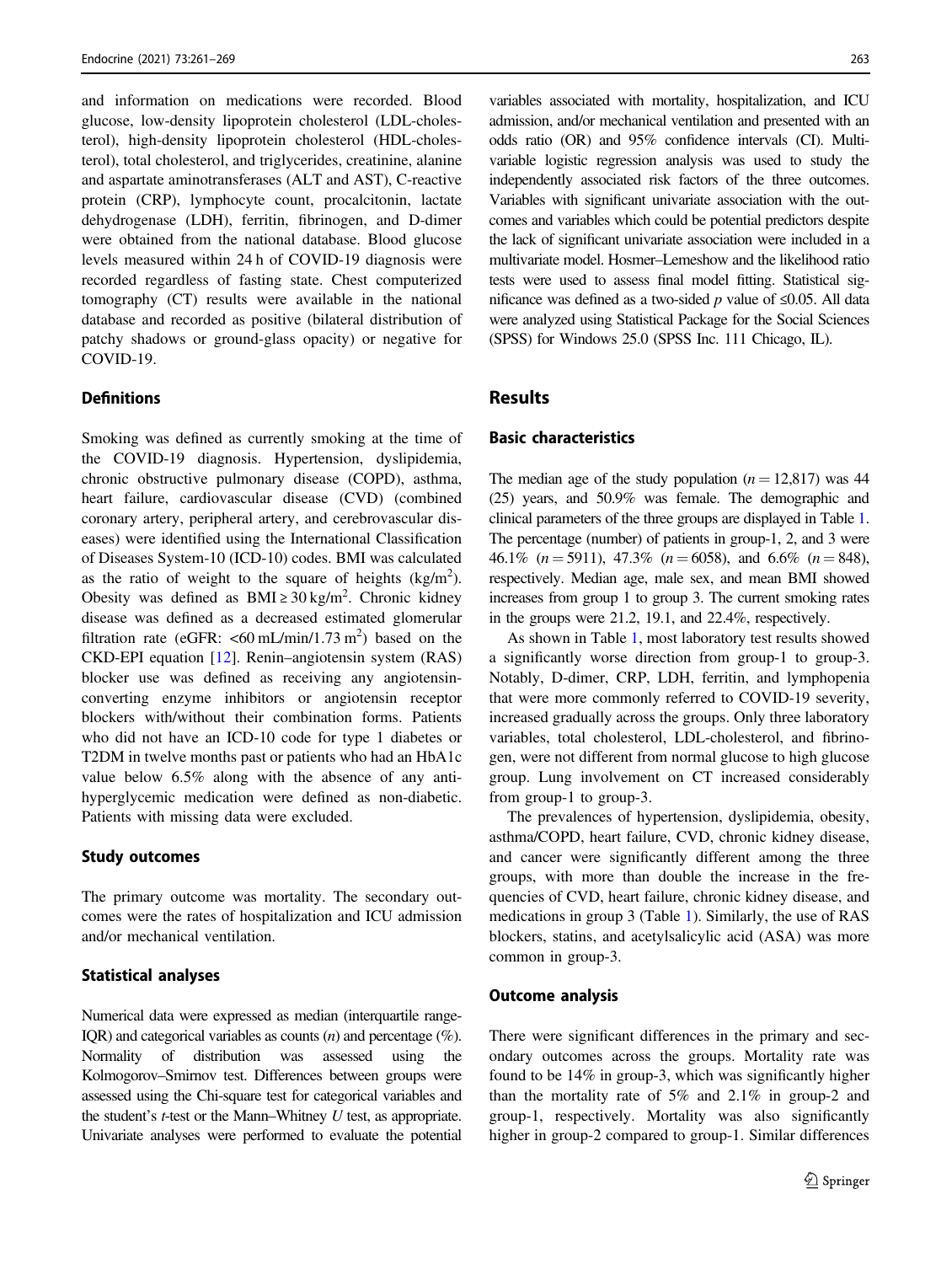<span id="page-3-0"></span>

|  |  |  |  | Table 1 Clinical and laboratory parameters of patients according to the different blood glucose levels |  |  |  |  |  |  |  |  |  |  |
|--|--|--|--|--------------------------------------------------------------------------------------------------------|--|--|--|--|--|--|--|--|--|--|
|--|--|--|--|--------------------------------------------------------------------------------------------------------|--|--|--|--|--|--|--|--|--|--|

|                                                                 | Group-1 Glucose<br>$<$ 100 mg/dl<br>$(n=5911, 46.1\%)$ | Group-2 Glucose<br>100-139 mg/dl<br>$(n = 6058, 47.3\%)$ | Group-3 Glucose<br>140-199 mg/dl<br>$(n = 848, 6.6\%)$ | Total available<br>data<br>$(n = 12,817)$ | $\boldsymbol{p}$ |
|-----------------------------------------------------------------|--------------------------------------------------------|----------------------------------------------------------|--------------------------------------------------------|-------------------------------------------|------------------|
| Age, years, median (IQR)                                        | 35 $(19)$ ***                                          | 45 (22)***                                               | 55 (20)                                                | 12817                                     | < 0.001          |
| Gender, female, $n$ (%)                                         | $3137(53.1)$ ***                                       | 3009 (49.7)***                                           | 383 (45.2)                                             | 12817                                     | < 0.001          |
| Smoking (current smoker - $n$ ,%)                               | 952 (21.2)                                             | 832 (19.1)                                               | 125(22.4)                                              | 9417                                      | 0.022            |
| BMI, kg/m <sup>2</sup> , median (IQR)                           | 25.5(6.1)                                              | 27.2(6.1)                                                | 28.4(5.6)                                              | 1483                                      | < 0.001          |
| Comorbid conditions                                             |                                                        |                                                          |                                                        |                                           |                  |
| Hypertension, $n$ (%)                                           | 1950 (33.0)                                            | 2739 (45.2)                                              | 503 (59.3)                                             | 12817                                     | < 0.001          |
| Dyslipidemia, $n$ (%)                                           | 601 (10.2)                                             | 849 (14.0)                                               | 178 (21.0)                                             | 12817                                     | < 0.001          |
| Obesity, $n$ (%)                                                | 121 (17.5)                                             | 187 (27.0)                                               | 34 (34.3)                                              | 1482                                      | < 0.001          |
| Asthma/COPD, n (%)                                              | 1233 (20.9)                                            | 1561 (25.8)                                              | 271 (32.0)                                             | 12817                                     | < 0.001          |
| Heart failure, $n$ (%)                                          | 179(3.0)                                               | 266(4.4)                                                 | 60(7.1)                                                | 12817                                     | < 0.001          |
| CVD, $n$ $(\%)$                                                 | 868 (14.7)                                             | 1309 (21.6)                                              | 293 (34.6)                                             | 12817                                     | < 0.001          |
| Chronic kidney disease, $n$ (%)                                 | 306(5.6)                                               | 551 (9.7)                                                | 125(15.7)                                              | 11947                                     | < 0.001          |
| Cancer, $n$ (%)                                                 | 309(5.2)                                               | 384 (6.3)                                                | 88 (10.4)                                              | 12817                                     | < 0.001          |
| Laboratory values                                               |                                                        |                                                          |                                                        |                                           |                  |
| Chest CT on admission<br>consistent with COVID-19,<br>$n\ (\%)$ | $1615 (29.2)$ ***                                      | $2126(36.5)$ ***                                         | 354 (43.4)                                             | 12161                                     | < 0.001          |
| Glucose, mg/dL, median (IQR)                                    | 90(10)                                                 | 110(16)                                                  | 152 (32)                                               | 12769                                     | < 0.001          |
| Total cholesterol, mg/dL,<br>median (IQR)                       | 178 (58.7)                                             | 179.5(66.1)                                              | 196 (68)                                               | 1141                                      | 0.151            |
| Triglycerides, mg/dL,<br>median (IQR)                           | 105(90.5)                                              | 126 (98.5)                                               | 136 (103)                                              | 1556                                      | 0.003            |
| HDL-cholesterol, mg/dL,<br>median (IQR)                         | 48.7 (21.3)                                            | 45(18)                                                   | 47 $(16.4)$                                            | 1205                                      | 0.026            |
| LDL-cholesterol, mg/dL,<br>median (IQR)                         | 106.5(46.8)                                            | 111.5(58)                                                | 118 (53.9)                                             | 1090                                      | 0.235            |
| eGFR, ml/min/1.73 m <sup>2</sup> ,<br>median (IQR)              | 105.3(53.1)                                            | 99.2 (48.6)                                              | 91.1 (54.1)                                            | 8563                                      | < 0.001          |
| $AST > ULN, n (\%)$                                             | 311 (12.8)                                             | 526 (18.4)                                               | 104(24.9)                                              | 5714                                      | < 0.001          |
| $ALT > ULN, n(\%)$                                              | 392 (16.2)                                             | 545 (19.2)                                               | 101(24.3)                                              | 5684                                      | < 0.001          |
| D-dimer >ULN, $n$ (%)                                           | 374 (33.2)                                             | 429 (38.4)                                               | 85 (51.5)                                              | 2406                                      | < 0.001          |
| $CRP, > ULN, n (\%)$                                            | 1760 (49.3)                                            | 2405 (61.8)                                              | 390 (68.3)                                             | 8031                                      | < 0.001          |
| Procalcitonin, >ULN, $n$ (%)                                    | 35(6.3)                                                | 51 (9.8)                                                 | 21(22.6)                                               | 1168                                      | < 0.001          |
| Lactate dehydrogenase, >ULN,<br>$n\ (\%)$                       | 620(26.1)                                              | 976 (38.2)                                               | 168 (46.4)                                             | 5286                                      | < 0.001          |
| Ferritin, $>100$ ng/mL, $n$ (%)                                 | 716 (42.8)                                             | 867 (52.4)                                               | 159 (67.4)                                             | 3565                                      | < 0.001          |
| Fibrinogen, >ULN $n$ (%)                                        | 176 (64.7)                                             | 199 (69.3)                                               | 35(61.4)                                               | 616                                       | 0.351            |
| Lymphopenia, Lym # <1000,<br>$n\ (\%)$                          | 698 (17.1)                                             | 961 (22.7)                                               | 164(29.1)                                              | 8869                                      | < 0.001          |
| Treatments                                                      |                                                        |                                                          |                                                        |                                           |                  |
| RAS blocker, $n$ (%)                                            | 960 (16.2)                                             | 1601 (26.4)                                              | 330 (38.9)                                             | 12817                                     | < 0.001          |
| Statin, $n$ (%)                                                 | 236(4.0)                                               | 378 (6.2)                                                | 108(12.7)                                              | 12817                                     | < 0.001          |
| Acetylsalicylic acid, $n$ (%)                                   | 701 (11.9)                                             | 1011 (16.7)                                              | 209 (24.6)                                             | 12817                                     | < 0.001          |

IQR interquartile range, BMI body mass index, CT computerized tomography, HDL-cholesterol high-density lipoprotein cholesterol, LDLcholesterol low-density lipoprotein cholesterol, eGFR estimated glomerular filtration rate, ULN upper limit of normal, AST aspartate amino transferase, ALT alanine amino transferase, CRP C-reactive protein, Lym # lymphocyte count, COPD chronic obstructive pulmonary disease, CVD cardiovascular disease, RAS renin–angiotensin aldosterone system

Post-hoc tests: \*p < 0.05 group-1 vs. group-2, \*\*p < 0.05 group-1 vs. group-3, \*\*\*p < 0.05 group-2 vs. group-3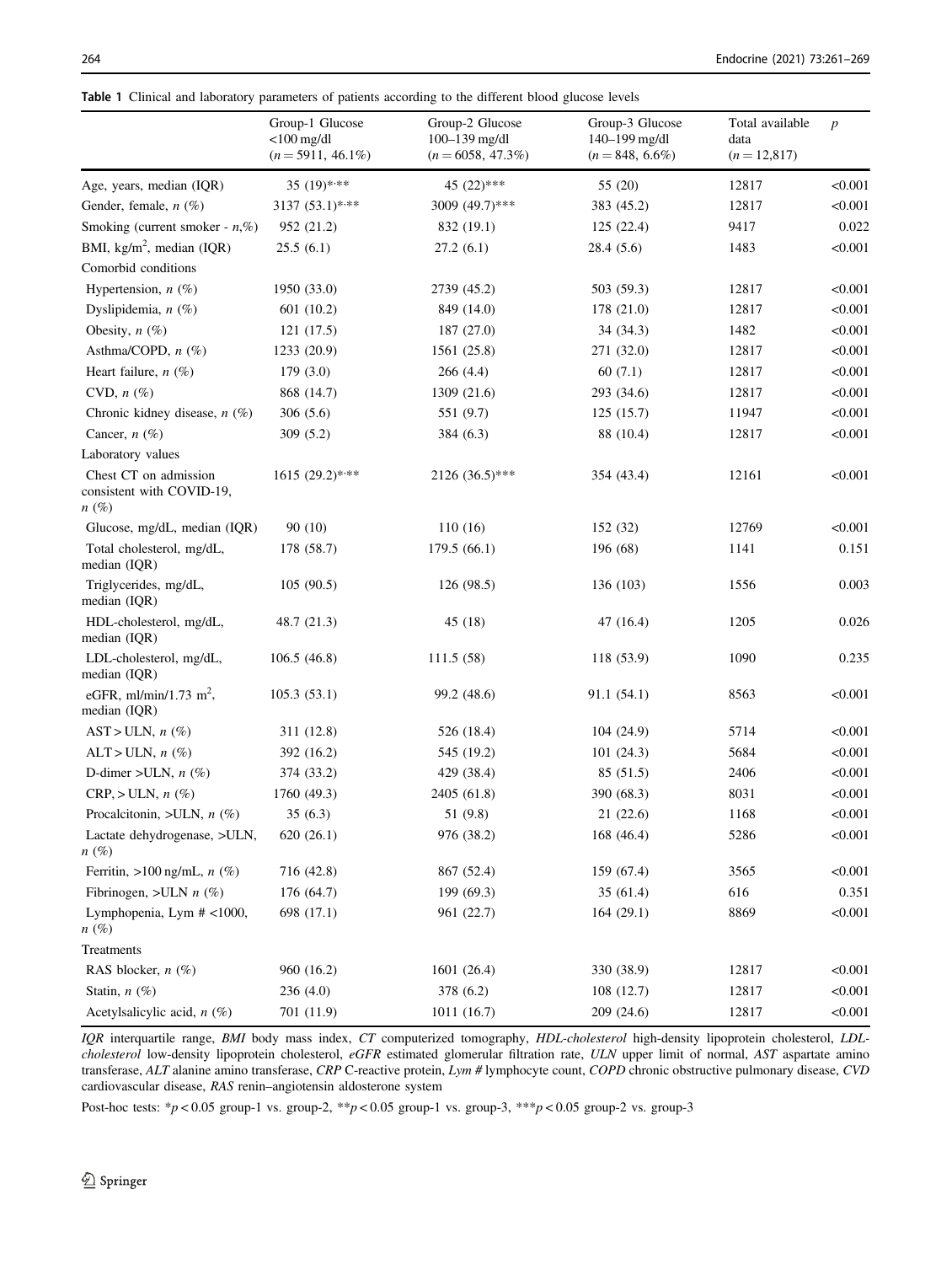|                                                                | Group-1 Glucose $\lt 100$ mg/dl<br>$(n = 5911, 46.1\%)$ | Group-2 Glucose $100-139$ mg/dl<br>$(n = 6058, 47.3\%)$ | Group-3 Glucose $140-199$ mg/dl<br>$(n = 848, 6.6\%)$ | Total available data<br>$(n = 12, 817)$ |        |
|----------------------------------------------------------------|---------------------------------------------------------|---------------------------------------------------------|-------------------------------------------------------|-----------------------------------------|--------|
| Hospitalization                                                | 3839 (64.9)****                                         | 4282 (70.7)***                                          | 641 (75.6)                                            | 12817                                   | 0.001  |
| Hospital stay more than 8 days, $1739$ (45.3)****<br>$n\ (\%)$ |                                                         | 2118 (49.5)***                                          | 379 (59.1)                                            | 8762                                    | 50.001 |
| ICU admission, n (%)                                           | 307 $(8.0)$ ****                                        | 568 (13.3)***                                           | 168 (26.4)                                            | 8748                                    | 20.001 |
| ICU stay more than 6 days, $n (%)$ 135 (44.0)**                |                                                         | 288 (50.9)***                                           | 100(59.5)                                             | 1041                                    | 0.005  |
| Mechanical ventilation, $n$ (%)                                | 160 (52.1)****                                          | 342 (60.2)***                                           | 16 (69.0)                                             | <b>1043</b>                             | 0.001  |
| Death, $n$ $(\%)$                                              | 123 $(2.1)$ ***                                         | 300 (5.0)***                                            | 19 (14.0)                                             | 12817                                   | 50,001 |

were also found in the rate of hospitalization, hospital stays longer than the median duration (8 days), ICU admission, ICU stay longer than the median duration (6 days), and mechanical ventilation (Table 2).

# Independent associations of mortality and secondary outcomes

Multivariate analyses indicated that age (OR, 95% CI: 1.02, 1.01 –1.02), lung involvement (OR, 95% CI: 3.12, 2.58 –3.77), lymphopenia (OR, 95% CI: 1.26, 1.03 –1.55), chronic kidney disease (OR, 95% CI: 1.62, 1.12 –2.33), cancer (OR, 95% CI:1.49, 1.02 –2.18) and the use of ASA (OR, 95% CI: 1.68, 1.24 –2.27) were associated with the risk of hospitalization (Table [3](#page-5-0)). In addition, age (OR, 95% CI: 1.07, 1.06 –1.09), male gender (OR, 95% CI: 2.68, 1.73 –4.15), lung involvement (OR, 95% CI: 1.55, 1.04 –2.32), glucose levels in the range of 140 –199 mg/dl (OR, 95% CI: 2.66, 1.41 –5.00), lymphopenia (OR, 95% CI: 1.1.87, 1.25 –2.80), CRP (OR, 95% CI: 3.11, 1.69 –5.73), hypertension (OR, 95% CI:1.95, 1.00 –3.79) and chronic kidney disease (OR, 95% CI:2.16, 1.40 –3.35) associated with mortality (Table 2). Also, age (OR, 95% CI: 1.04, 1.03 –1.05), male gender (OR, 95% CI: 1.92, 1.46 –2.53), lung involvement (OR, 95% CI: 1.63, 1.25 –2.13), glucose level in the range of 140 –199 mg/dl (OR, 95% CI: 2.26, 1.45 –3.52), lymphopenia (OR, 95% CI:2.03, 1.54 –2.66), CRP (OR, 95% CI: 2.31, 1.67 –3.20) and heart failure (OR, 95% CI: 1.94, 1.26 –2.98) were signi ficantly associated with the composite of ICU admission and/or mechanical ventilation (Table 2).

The Kaplan –Meier graph of 30-day mortality curves in the total sample is given in Fig. [2](#page-6-0). The rate of mortality in group 3 patients was signi ficantly higher (Log-Rank test:  $p < 0.001$ ) than in other groups.

# **Discussion**

The present study showed that non-diabetic COVID-19 patients who had increased glucose levels at the time of diagnosis were at increased risk of mortality, longer hospitalization, ICU admission, and a need for mechanical ventilation than patients with lower blood glucose. On the other hand, glucose levels at the time of diagnosis was not independently associated with the occurrence of hospitalization. Additional variables such as age, male gender, lung involvement, lymphopenia, CRP, hypertension, and chronic kidney disease were associated with reduced survival in non-diabetic patients with COVID-19 disease.

Many studies reported that diabetes mellitus, especially T2DM, is one of the most frequent comorbidities in COVID-19 patients  $[10, 11, 13-15]$  $[10, 11, 13-15]$  $[10, 11, 13-15]$  $[10, 11, 13-15]$  $[10, 11, 13-15]$  $[10, 11, 13-15]$  $[10, 11, 13-15]$ . The findings also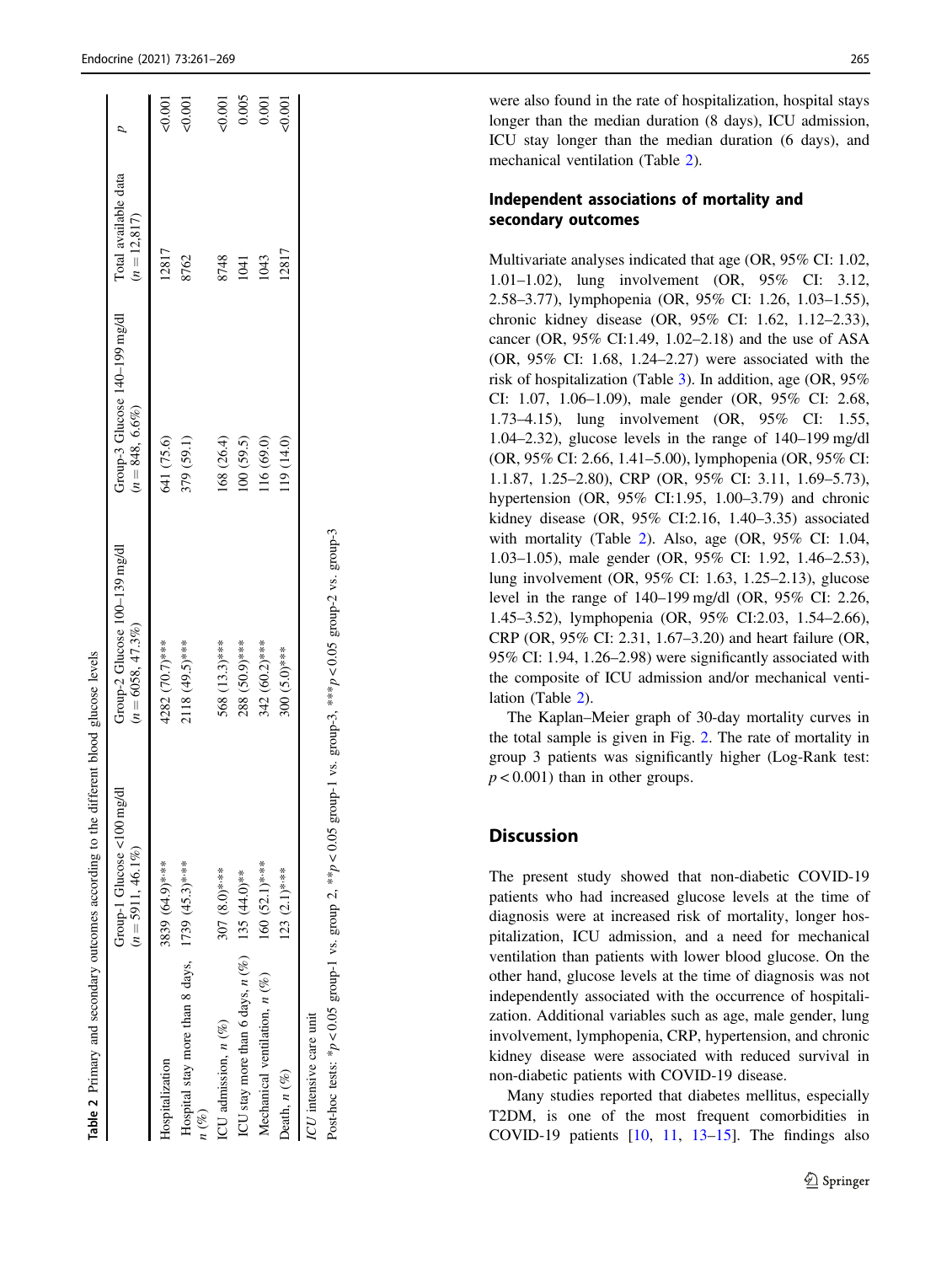|                                   | Hospitalization        |                  | ICU Admission and/or<br>Mechanical Ventilation |                  | Mortality           |                  |
|-----------------------------------|------------------------|------------------|------------------------------------------------|------------------|---------------------|------------------|
|                                   | OR (95% CI)            | $\boldsymbol{p}$ | OR (95% CI)                                    | $\boldsymbol{p}$ | OR (95% CI)         | $\boldsymbol{p}$ |
| Glucose $< 100$ mg/dl, ref.       |                        |                  |                                                |                  |                     |                  |
| Glucose $100-139$ mg/dl           |                        |                  | $1.24(0.93-1.66)$                              | 0.145            | $1.44(0.91-2.29)$   | 0.119            |
| Glucose $140-199$ mg/dl           |                        |                  | $2.26(1.45-3.52)$                              | < 0.001          | $2.66(1.41-5.00)$   | 0.002            |
| Age                               | $1.02(1.01-1.02)$      | < 0.001          | $1.04(1.03-1.05)$                              | < 0.001          | $1.07(1.06-1.09)$   | < 0.001          |
| Gender, male ref.                 |                        |                  | $1.92(1.46-2.53)$                              | < 0.001          | $2.68(1.73-4.15)$   | < 0.001          |
| CT findings of COVID-19           | $3.12(2.58 - 3.77)$    | < 0.001          | $1.63(1.25-2.13)$                              | < 0.001          | $1.55(1.04-2.32)$   | 0.031            |
| Lymphopenia (Lym# $< 1000$ /micL) | $1.26(1.03-1.55)$      | 0.027            | $2.03(1.54 - 2.66)$                            | < 0.001          | $1.87(1.25-2.80)$   | 0.002            |
| <b>CRP</b>                        |                        |                  | $2.31(1.67-3.20)$                              | < 0.001          | $3.11(1.69 - 5.73)$ | < 0.001          |
| Hypertension                      |                        |                  |                                                |                  | $1.95(1.00-3.79)$   | 0.049            |
| Chronic kidney disease            | $1.62$ $(1.12 - 2.33)$ | 0.010            |                                                |                  | $2.16(1.40-3.35)$   | 0.001            |
| Heart failure                     |                        |                  | $1.94(1.26-2.98)$                              | 0.003            |                     |                  |
| Cancer                            | $1.49(1.02 - 2.18)$    | 0.037            |                                                |                  |                     |                  |
| Acetylsalicylic acid              | $1.68(1.24 - 2.27)$    | 0.001            |                                                |                  |                     |                  |

<span id="page-5-0"></span>Table 3 Adjusted ORs and 95% CIs for different levels of blood glucose from multivariate logistic regression (dependent variables: hospitalization, ICU admission and/or mechanical ventilation, and mortality)

ICU intensive care unit, OR odds ratio, CI confidence intervals, CT, computerized tomography, COVID-19 new coronavirus-19, CRP C-reactive protein

Variables included in the multivariate analyses: Glucose levels <100 mg/dl, Glucose levels between 100–140 mg/dl, Glucose levels between 140–200 mg/dl, Age, Gender, Pulmonary CT findings of COVID-19, Hypertension, Dyslipidemia, Obesity, Asthma/COPD, Heart failure, Cardiovascular disease, Chronic kidney disease, Cancer, Lymphopenia, RAS blockers ± combinations, Statins, Acetylsalicylic acid (only the significant associates were given in the table)

indicated that hyperglycemic state in patients is very important in the prognosis of COVID-19 disease. Furthermore, some recent studies reported that glycemia levels on hospital admission had a negative impact on the prognosis of COVID-19 disease in non-diabetic patients [\[5](#page-7-0), [6](#page-7-0), [8,](#page-7-0) [9,](#page-7-0) [16\]](#page-7-0). With one of the largest patient groups, the present study showed that hyperglycemia at the time of COVID-19 diagnosis in non-diabetic patients was an independent predictor of mortality and the composite endpoint of ICU admission and/or mechanical ventilation. Especially, glucose levels in the range of 140–199 mg/dl increased the mortality 2.7 fold and the rate of ICU admission and/or mechanical ventilation 2.3 fold, compared to normoglycemia. However, glucose levels in the range of 100–139 mg/dl had no effect on these outcomes. Our results are consistent with the findings of other studies which showed increased mortality due to hyperglycemia in non-diabetic patients with COVID-19 disease [\[5](#page-7-0)–[9](#page-7-0)]. However, each of these studies used different criteria to identify the non-diabetic patients and also used the various thresholds to define hyperglycemia when investigating the effect of glycemia levels. Therefore, there may be some methodological issues, especially in identifying non-diabetic patients and in defining hyperglycemia levels in these studies. For instance, in the study by Coppeli et al., the normoglycemia group was defined as the patients who had glucose levels <140 mg/dl

[\[7](#page-7-0)]. It can be speculated that there may be the probability of having undiagnosed diabetes patients in the normoglycemia group. Also, in another recent study by Carrasco et al., hyperglycemia groups were defined as patients who had glycemia levels in the range of 140–180 mg/dl, and ≥180 mg/dl [[9\]](#page-7-0). Similarly, Bode et al., defined hyperglycemia in patients without diabetes as two or more blood glucose levels >180 mg/dL occurred within any 24-hour period with an  $HbA1c < 6.5\%$  or no  $HbA1c$  testing performed during hospitalization [[5\]](#page-7-0). In both studies, hyperglycemia in non-diabetic patients was significantly associated with increased mortality compared to patients with normoglycemia. However, diabetes mellitus diagnosis may be missed in a significant proportion of patients with glycemia levels above 180 mg/dl in both studies. In the current study, we used the glucose cut-off levels for normoglycemia as <100 mg/dl and did not include the glucose values above 200 mg/dl in order to eliminate false negativity regarding the diagnosis of diabetes. In addition, we excluded patients who use antidiabetic drugs, have HbA1c  $\geq 6.5\%$ , and have a diagnosis of diabetes with an ICD-10 diagnostic code. Therefore, we think that we had a very homogeneous patient population in order to demonstrate the effect of hyperglycemia in non-diabetic patients.

It is not surprising that hyperglycemia was associated with mortality in non-diabetic patients with COVID-19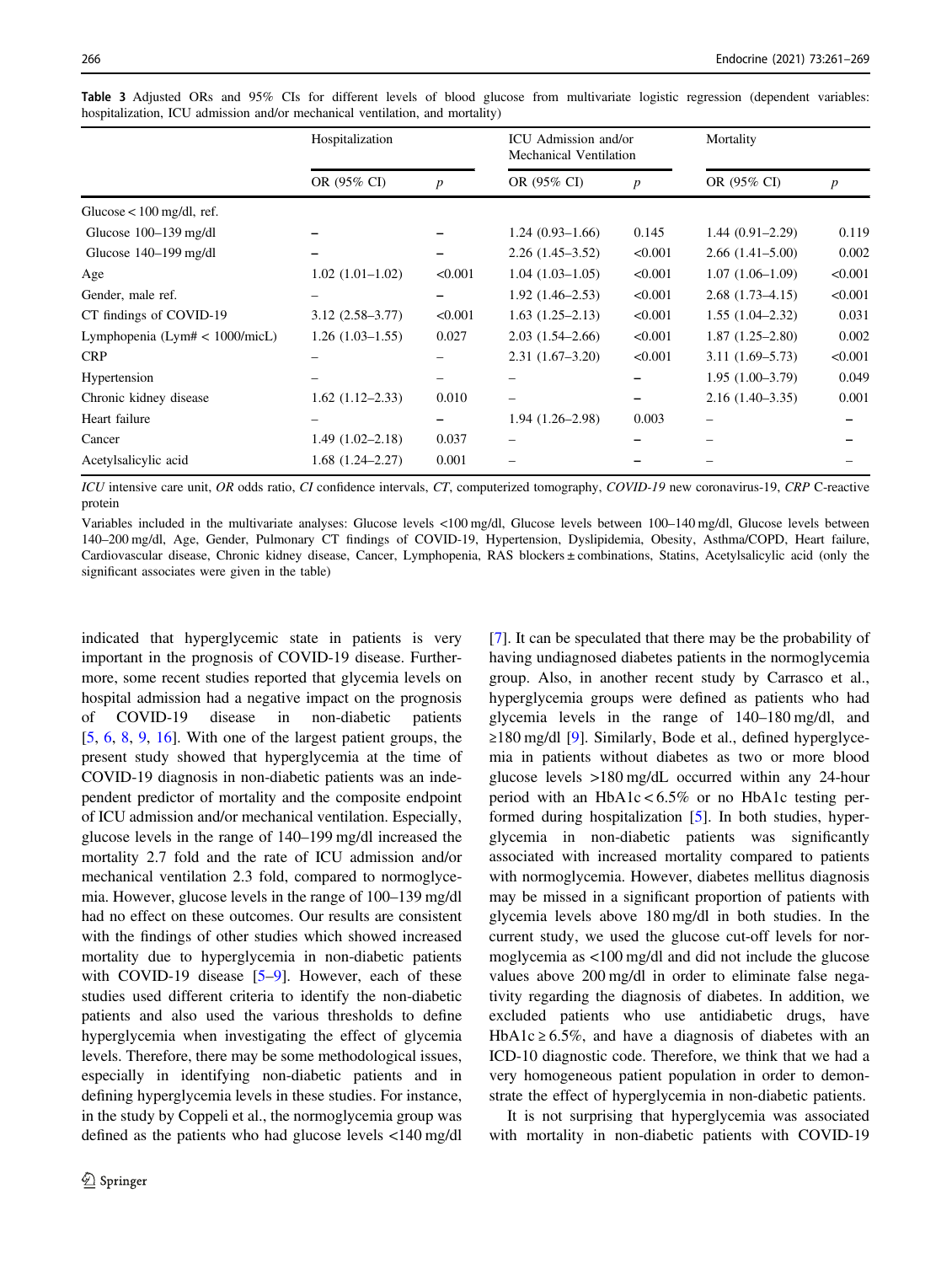<span id="page-6-0"></span>Fig. 2 Survival analyses of patients according to different blood glucose levels



disease. Many studies reported that patients with prediabetes had increased risk of mortality and cardiovascular diseases [[17\]](#page-7-0). It is also well known that hyperglycemia affects mortality in critical illnesses [[18\]](#page-7-0). Also, previous studies have reported that hyperglycemia was associated with mortality in SARS and the Middle East respiratory syndrome (MERS) [[19,](#page-7-0) [20](#page-7-0)]. There is a bidirectional relationship between hyperglycemia and SARS-CoV-2 infection. SARS CoV-2 uses the angiotensin-converting enzyme 2 (ACE-2) as the receptor for entry into the cells. Hyperglycemia classically impairs the immune system response by affecting neutrophilic chemotaxis and phagocytosis, but in SARS-CoV-2 infection, it may also increase the expression of the ACE-2 receptors and cause a susceptibility [[21,](#page-7-0) [22](#page-7-0)]. Since the ACE-2 receptors are present in other organs too that regulate glucose hemostasis, it is also possible for SARS CoV-2 to cause hyperglycemia affecting these organs [[21\]](#page-7-0). One of the causes of hyperglycemia in the course of COVID-19 disease may be stress hyperglycemia, which is frequently seen in various severe acute diseases and can be defined as transient elevation of blood glucose due to disease stress [[23\]](#page-7-0). Although the underlying mechanisms are not fully elucidated, our results support the negative effect of hyperglycemia on the prognosis of COVID-19 disease.

It has been also shown that diabetes is an important risk factor for hospitalization in COVID-19 disease [\[24](#page-8-0)], but the effect of hyperglycemia for hospitalization of non-diabetic patients is unknown. Unlike other studies, the present study is the first one using random glycemia levels at the time of COVID-19 diagnosis to search for the effect of hyperglycemia levels on the prognosis of COVID-19 disease. This method eliminates the increase in glucose levels due to inflammation that may occur during the course of COVID-19 disease or hyperglycemia that may develop secondary to drug use such as steroid therapy. Also, the use of glucose values at the time of diagnosis gave the opportunity to demonstrate the effect of hyperglycemia on hospitalization rates for the first time. Despite the striking effects of hyperglycemia on the clinical severity of COVID-19 disease, no effect was found on the hospitalization rates compared to normoglycemia levels. The possible reason for this result may be related to the hospitalization policy of the Ministry of Health, at the beginning of the pandemics. Patients, especially those with chronic diseases were hospitalized regardless of the symptom severity according to this policy.

There may be several limitations of the current study. First of all, the cross-sectional nature of the study may preclude the cause-effect relationship between clinical and laboratory parameters and outcomes. Also, there may be residual or unmeasured confounding factors. Second, although strict criteria have been used to identify nondiabetic patients, there is also the possibility of undiagnosed patients with diabetes in the groups. To eliminate the risk of misclassification of patients with diabetes mellitus into the study, we performed a targeted database search to identify any anti-hyperglycemic prescription in 12 months past. Additional to this limitation, we were not able to identify in the database whether glucose measurement was performed at a fasting state or random. Therefore, the present sample does not successfully represent the population with prediabetes. On the other hand, this may also be meaningful within the real-world conditions as most COVID-19 patients undergo blood sampling at any time of the day, though services may differ in other countries. Third, as the data obtained from the electronic data recording system of the Ministry of Health, some missing data could have a potential impact on the results. However, we believe that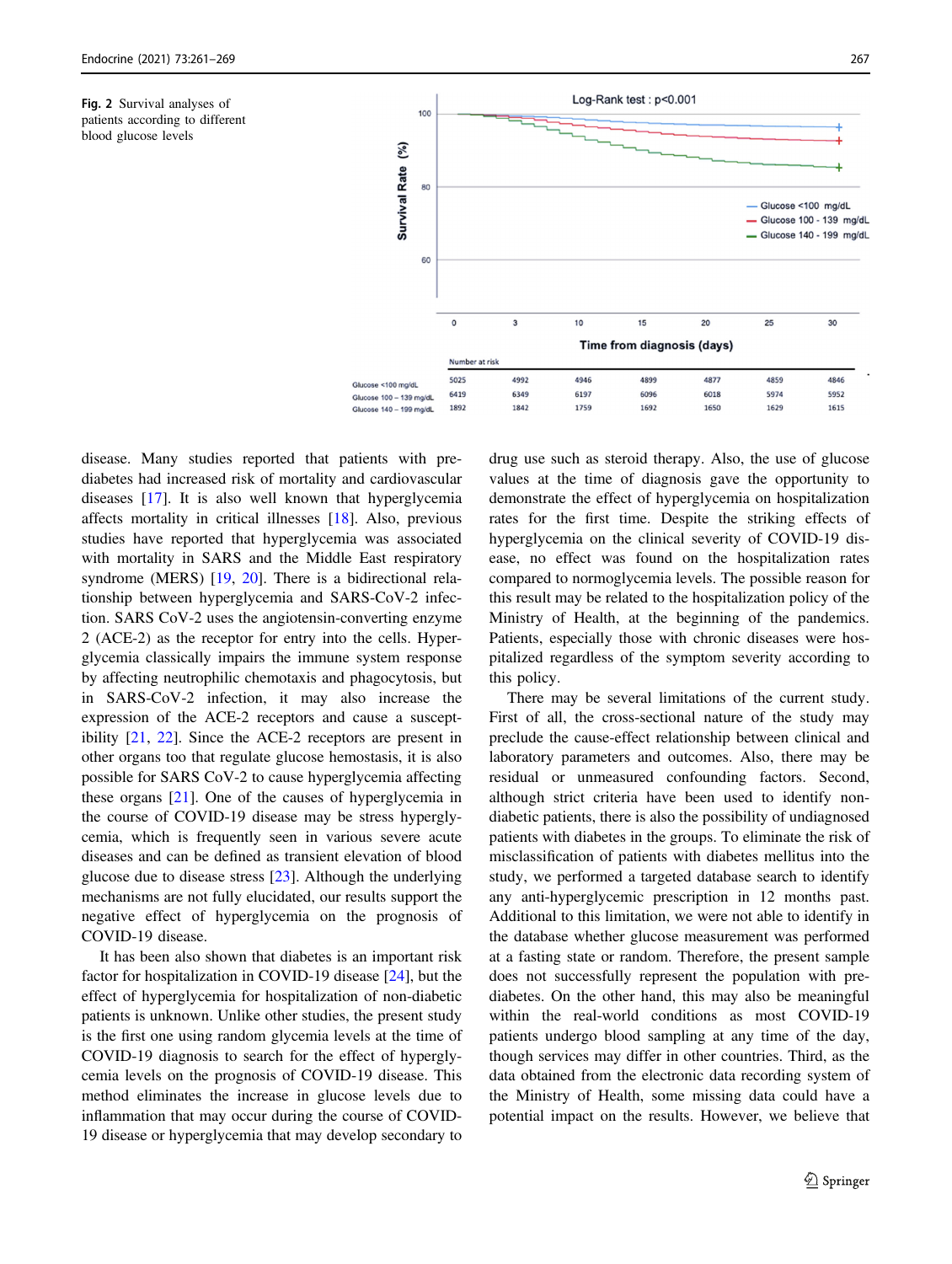<span id="page-7-0"></span>large patient population and the strict inclusion and exclusion criteria are the important strength of the present study.

In conclusion, this study demonstrated that glycemia levels especially in the range of 140–199 mg/dL at the time of COVID-19 diagnosis significantly increased the rates of ICU admission and/or a need for mechanical ventilation and mortality in non-diabetic patients. However, hyperglycemia was not found to have an impact on hospitalization rates. In the light of these findings, clinicians should be more careful, especially in the treatment of non-diabetic COVID-19 patients who had hyperglycemia at the time of diagnosis.

Acknowledgements We acknowledge all health care professionals with gratitude and respect who have devoted their lives to combating COVID-19 and have provided these data.

## Compliance with ethical standards

Conflict of interest The authors declare no competing interests.

Ethics approval This study was approved by the COVID-19 Investigation Review Board (IRB) under the General Directorate of Health Services Bioethics Committee designated by the Ministry of Health. (IRB no: 95741342–020/27112019)

Publisher's note Springer Nature remains neutral with regard to jurisdictional claims in published maps and institutional affiliations.

# References

- 1. WHO Coronavirus Disease (COVID-19) Dashboard. Available at "[https://covid19.who.int/.](https://covid19.who.int/)" Accessed on April 4, 2021.
- 2. Worldometer COVID-19 Coronavirus Pandemic. Available at "<https://www.worldometers.info/coronavirus/>." Accessed on April 4, 2021.
- 3. L. Roncon, M. Zuin, G. Rigatelli, G. Zuliani, Diabetic patients with COVID-19 infection are at higher risk of ICU admission and poor short-term outcome. J. Clin. Virol. 127, 104354 (2020). <https://doi.org/10.1016/j.jcv.2020.104354>
- 4. G.P. Fadini, M.L. Morieri, E. Longato, A. Avogaro, Prevalence and impact of diabetes among people infected with SARS-CoV-2. J. Endocrinol. Invest 43, 867–869 (2020). [https://doi.org/10.1007/](https://doi.org/10.1007/s40618-020-01236-2) [s40618-020-01236-2](https://doi.org/10.1007/s40618-020-01236-2)
- 5. B. Bode, V. Garrett, J. Messler et al. Glycemic characteristics and clinical outcomes of COVID-19 patients hospitalized in the United States. J. Diabetes Sci. Technol. 14, 813–821 (2020). [https://](https://doi.org/10.1177/1932296820924469) [doi.org/10.1177/1932296820924469](https://doi.org/10.1177/1932296820924469)
- 6. S. Wang, P. Ma, S. Zhang et al. Fasting blood glucose at admission is an independent predictor for 28-day mortality in patients with COVID-19 without previous diagnosis of diabetes: a multi-centre retrospective study. Diabetologia 63, 2102–2111 (2020). <https://doi.org/10.1007/s00125-020-05209-1>
- 7. A. Coppelli, R. Giannarelli, M. Aragona et al. Hyperglycemia at hospital admission is associated with severity of the prognosis in patients hospitalized for COVID-19: the Pisa COVID-19 study. Dia Care 43, 2345–2348 (2020). [https://doi.org/10.2337/dc20-](https://doi.org/10.2337/dc20-1380) [1380](https://doi.org/10.2337/dc20-1380)
- 8. C. Sardu, N. D'Onofrio, M.L. Balestrieri et al. Hyperglycaemia on admission to hospital and COVID-19. Diabetologia 63, 2486–2487 (2020). <https://doi.org/10.1007/s00125-020-05216-2>
- 9. F.J. Carrasco-Sánchez, M.D. López-Carmona, F.J. Martínez-Marcos et al. Admission hyperglycaemia as a predictor of mortality in patients hospitalized with COVID-19 regardless of diabetes status: data from the Spanish SEMI-COVID-19 Registry. Ann. Med. 53, 103–116 (2021). [https://doi.org/10.1080/](https://doi.org/10.1080/07853890.2020.1836566) [07853890.2020.1836566](https://doi.org/10.1080/07853890.2020.1836566)
- 10. Sonmez A., Demirci İ., Haymana C., et al.: Clinical characteristics and outcomes of COVID-19 in patients with Type 2 diabetes in Turkey: a nationwide study (TurCoviDia). J Diabetes (2021). <https://doi.org/10.1111/1753-0407.13171>
- 11. I. Satman, İ. Demirci, C. Haymana et al. Unexpectedly lower mortality rates in COVID-19 patients with and without type 2 diabetes in Istanbul. Diabetes Res. Clin. Pract. 174, 108753 (2021). <https://doi.org/10.1016/j.diabres.2021.108753>
- 12. A.S. Levey, L.A. Stevens, C.H. Schmid et al. A new equation to estimate glomerular filtration rate. Ann. Intern. Med 150, 604–612 (2009). [https://doi.org/10.7326/0003-4819-150-9-200905050-00](https://doi.org/10.7326/0003-4819-150-9-200905050-00006) [006](https://doi.org/10.7326/0003-4819-150-9-200905050-00006)
- 13. Y. Sun, X. Guan, L. Jia et al. Independent and combined effects of hypertension and diabetes on clinical outcomes in patients with COVID-19: A retrospective cohort study of Huoshen Mountain Hospital and Guanggu Fangcang Shelter Hospital. J. Clin. Hypertens. (Greenwich) 23, 218–231 (2021). [https://doi.org/10.](https://doi.org/10.1111/jch.14146) [1111/jch.14146](https://doi.org/10.1111/jch.14146)
- 14. P. Giorgi Rossi, M. Marino, D. Formisano et al. Characteristics and outcomes of a cohort of COVID-19 patients in the Province of Reggio Emilia, Italy. PLoS ONE 15, e0238281 (2020). [https://doi.](https://doi.org/10.1371/journal.pone.0238281) [org/10.1371/journal.pone.0238281](https://doi.org/10.1371/journal.pone.0238281)
- 15. G.A. Silverii, M. Monami, A. Cernigliaro et al. Are diabetes and its medications risk factors for the development of COVID-19? Data from a population-based study in Sicily. Nutr. Metab. Cardiovasc. Dis. 31, 396–398 (2021). [https://doi.org/10.1016/j.](https://doi.org/10.1016/j.numecd.2020.09.028) [numecd.2020.09.028](https://doi.org/10.1016/j.numecd.2020.09.028)
- 16. Y. Zhang, H. Li, J. Zhang et al. The clinical characteristics and outcomes of patients with diabetes and secondary hyperglycaemia with coronavirus disease 2019: a single-centre, retrospective, observational study in Wuhan. Diabetes Obes. Metab. 22, 1443–1454 (2020). <https://doi.org/10.1111/dom.14086>
- 17. X. Cai, Y. Zhang, M. Li et al. Association between prediabetes and risk of all cause mortality and cardiovascular disease: updated meta-analysis. BMJ 15, 370 (2020). [https://doi.org/10.1136/bmj.](https://doi.org/10.1136/bmj.m2297) [m2297](https://doi.org/10.1136/bmj.m2297)
- 18. B.W. Whitcomb, E.K. Pradhan, A.G. Pittas et al. Impact of admission hyperglycemia on hospital mortality in various intensive care unit populations. Crit. Care Med 33, 2772–2777 (2005). <https://doi.org/10.1097/01.ccm.0000189741.44071.25>
- 19. J.K. Yang, Y. Feng, M.Y. Yuan et al. Plasma glucose levels and diabetes are independent predictors for mortality and morbidity in patients with SARS. Diabet. Med. 23, 623–628 (2006). [https://doi.](https://doi.org/10.1111/j.1464-5491.2006.01861.x) [org/10.1111/j.1464-5491.2006.01861.x](https://doi.org/10.1111/j.1464-5491.2006.01861.x)
- 20. K.H. Alanazi, G.R. Abedi, C.M. Midgley et al. Diabetes mellitus, hypertension, and death among 32 patients with MERS-CoV infection, Saudi Arabia. Emerg. Infect. Dis. 26, 166–168 (2020). <https://doi.org/10.3201/eid2601.190952>
- 21. Roca-Ho H., Riera M., Palau V., et al. Characterization of ACE and ACE2 expression within different organs of the NOD mouse. Int. J. Mol. Sci. (2017). <https://doi.org/10.3390/ijms18030563>
- 22. S. Rao, A. Lau, H.-C. So, Exploring diseases/traits and blood proteins causally related to expression of ACE2, the putative receptor of SARS-CoV-2: a mendelian randomization analysis highlights tentative relevance of diabetes-related traits. Dia Care 43, 1416–1426 (2020). <https://doi.org/10.2337/dc20-0643>
- 23. K.M. Dungan, S.S. Braithwaite, J.C. Preiser, Stress hyperglycaemia. Lancet 373(9677), 1798–1807 (2009). [https://doi.org/10.](https://doi.org/10.1016/S0140-6736(09)60553-5) [1016/S0140-6736\(09\)60553-5.](https://doi.org/10.1016/S0140-6736(09)60553-5) 23